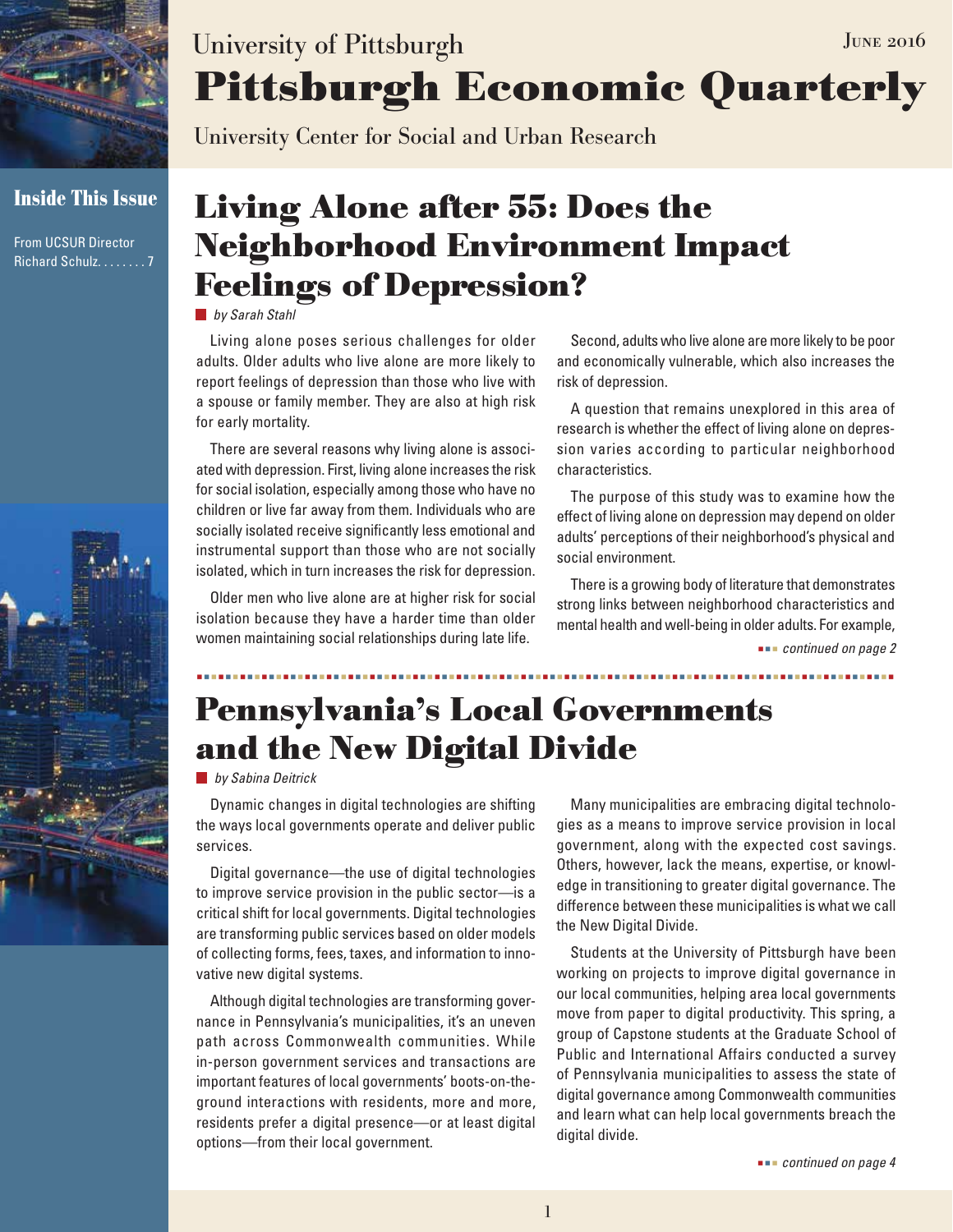#### **Living Alone after 55: Does the Neighborhood Environment Impact Feelings of Depression?**

 *continued from page 1*

accessibility of resources in one's neighborhood, perceived neighborhood safety, socioeconomic composition, and the built environment are all associated with good mental health. In addition to the physical aspect of one's neighborhood, feelings of neighborhood belonging and social cohesion are also associated with good mental health.

Understanding the link between neighborhood characteristics and depression for older adults who live alone is important, given the desire for adults to age in place – that is, to remain in their own home and community for as long as possible.

Neighborhood effects on depression may be especially strong among adults who live alone. For example, older adults who live alone may spend more time in their immediate residential neighborhood and therefore may be more dependent on their neighborhood for services, amenities, and social interactions than older adults who live with a spouse or family member.

Older adults who live alone may be especially sensitive to the health damaging (poor pavement conditions, heavy traffic) or health promoting (green spaces, accessible health care) aspects of their neighborhood's physical quality. Neighborhood social cohesion, or a sense of belongingness with one's neighbors, is also associated with good physical and mental well-being, and may be especially important to older adults who live alone.

Our study had two main objectives. First, we examined the effect of one's residential status (living alone vs. living with a family member) on depressive symptoms. Second, we tested the extent to which the effect of residential status on depression may vary according to older adults' perceptions of their neighborhoods' physical environment, such as accessible parks or green space,

and the social environment, including closeknit neighbors; controlling for individual characteristics known to be associated with depression. We expected to find that a good physical neighborhood and good social quality of the neighborhood each provide an environment that buffers the effect of living alone on depression.

#### **Methods**

We examined data from UCSUR's State of Aging in Allegheny County Report (see *PEQ* September 2014). The survey asked about a broad range of topics related to quality of life for adults aged 55 years and older in the region. Data were collected in UCSUR's computer-assisted telephone interviewing lab by trained interviewers in early 2014. Interviews took approximately 60 minutes to complete. The overall response rate was 15.6% of eligible households.

Our total sample (N=1,043) reflected the demographics of older adults living in Allegheny County, Pennsylvania: 44 percent were men and 11 percent were African American. We found that 30 percent of adults reported living alone. Adults who lived alone (compared to those who lived with a family member) were older, they were more likely to be women and African American participants, and they also reported significantly more depressive symptoms.

Our main outcome variable was the frequency of depressive symptoms over the last two weeks, measured by the Patient Health Questionnaire (PHQ-8). Our analyses controlled for variables known to be associated with depressive symptoms in older adults, including age, sex, race, education, and disability.

To determine residential status, participants were asked "What are your current living arrangements?" Possible answers were: (1) I live alone; (2) I live in a household with family or others.

Survey questions for neighborhood physical quality asked the respondent to consider the neighborhood and community in which he or she lived. Items asked about the built environment, including the

physical condition of surrounding buildings, the accessibility of grocery stores that sell healthy food, and the prevalence of green spaces/public parks. Additional questions on the built environment focused on whether their neighborhood was a good place to walk/be physically active and a good place for older adults to live.

Survey questions for the social quality of the neighborhood asked the respondent to think about his or her interactions with neighbors. Items asked about the number of neighbors respondents knew, how often respondents talked or visited with immediate neighbors, and whether the people in their neighborhood are willing to help each other, can be trusted, and are close-knit.

#### **Results**

We report three main findings. First, we observed a significant effect of one's living arrangement on depression, such that living alone, versus living with a family member, is associated with a greater frequency of depressive symptoms. This finding is consistent with many other studies.

Second, we found that the relation between living alone and depression varied according to the social quality of the neighborhood. Living alone was more highly associated with depression when the perceived social quality of the neighborhood was low (see Figure 1). In other words, good neighborhood social quality may decrease symptoms of depression that are commonly associated with living alone. Neighborhood social quality was not associated with depression among older adults who lived with a family member.

Finally, we did not find evidence that neighborhood physical quality was related to depression, as other work has suggested. It is possible that objective neighborhood assessments from secondary data, such as census tract data on neighborhood poverty/ socioeconomic status are better predictors of depression than subjective assessments of the physical quality of one's neighborhood.

How might the social quality of the neighborhood decrease depressive symptoms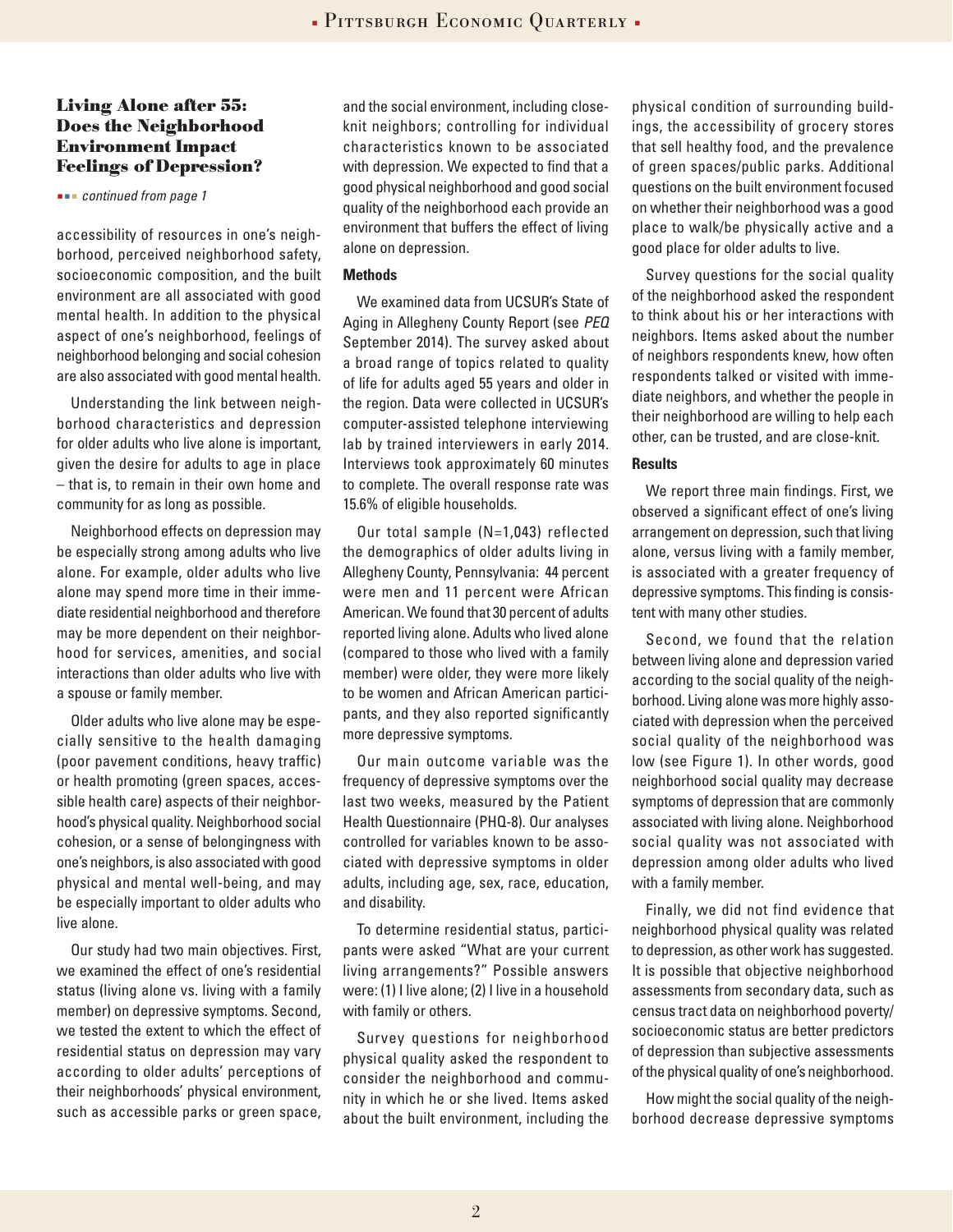among adults who live alone? First, good neighborhood social quality may enhance support behaviors among neighbors, including help with household tasks and transportation. Receiving practical help from neighbors may alleviate the stress associated with living alone.

Good neighborhood social quality may also increase the availability of social activities. Participating in social activities allows elders who live alone the opportunity to meet new people and develop social networks which may decrease feelings of loneliness and depression.

Good neighborhood social quality may also make elders feel safer or more secure, which may decrease feelings of depression.

Finally, good neighborhood social quality may increase engagement in healthy behaviors associated with good mental health such as walking to visit with neighbors.

What promotes feelings of neighborhood social cohesion? Our findings suggest that it is important for older adults who live alone to perceive the people in their neighborhood as close-knit and willing to help their neighbors. The physical environment can play a role in promoting feelings of social cohesion by affording contexts, such as senior centers or parks, for getting together and building a sense of belonging.

Residents may also perceive good social cohesion because their neighborhood has an infrastructure (routine member meetings, social events) that supports older adults' social engagement in their communities.

We also need a better understanding of how older individuals define their neighborhood.

Some adults may identify with an entire suburb, several neighboring blocks, or with the houses that immediately surround them on the same street. Those who define their neighborhood more broadly might benefit from greater involvement with community groups, while those who define their

neighborhood as the houses that immediately surround them might benefit from strengthening relationships with neighbors.

In sum, by considering the environmental context in which older adults live, this study highlights the need to consider social interactions with neighbors among older adults who live alone.

Our data suggest that the effect of living alone on depressive symptoms depends on adults' perceived sense of the social quality of their neighborhood. More research is needed to determine if environmentallydriven interventions in the form of community development or social programs can significantly decrease depression by promoting feelings of neighborhood social cohesion.

*For the full research paper, please see:* Stahl, S.T., Beach, S. R., Musa, D., and Schulz, R. (2016). Living alone and depression: The modifying role of the perceived neighborhood environment. *Aging & Mental Health* (in press).



#### **Figure 1: Effects of Residential Status and Neighborhood Social Quality on Depressive Symptomatology**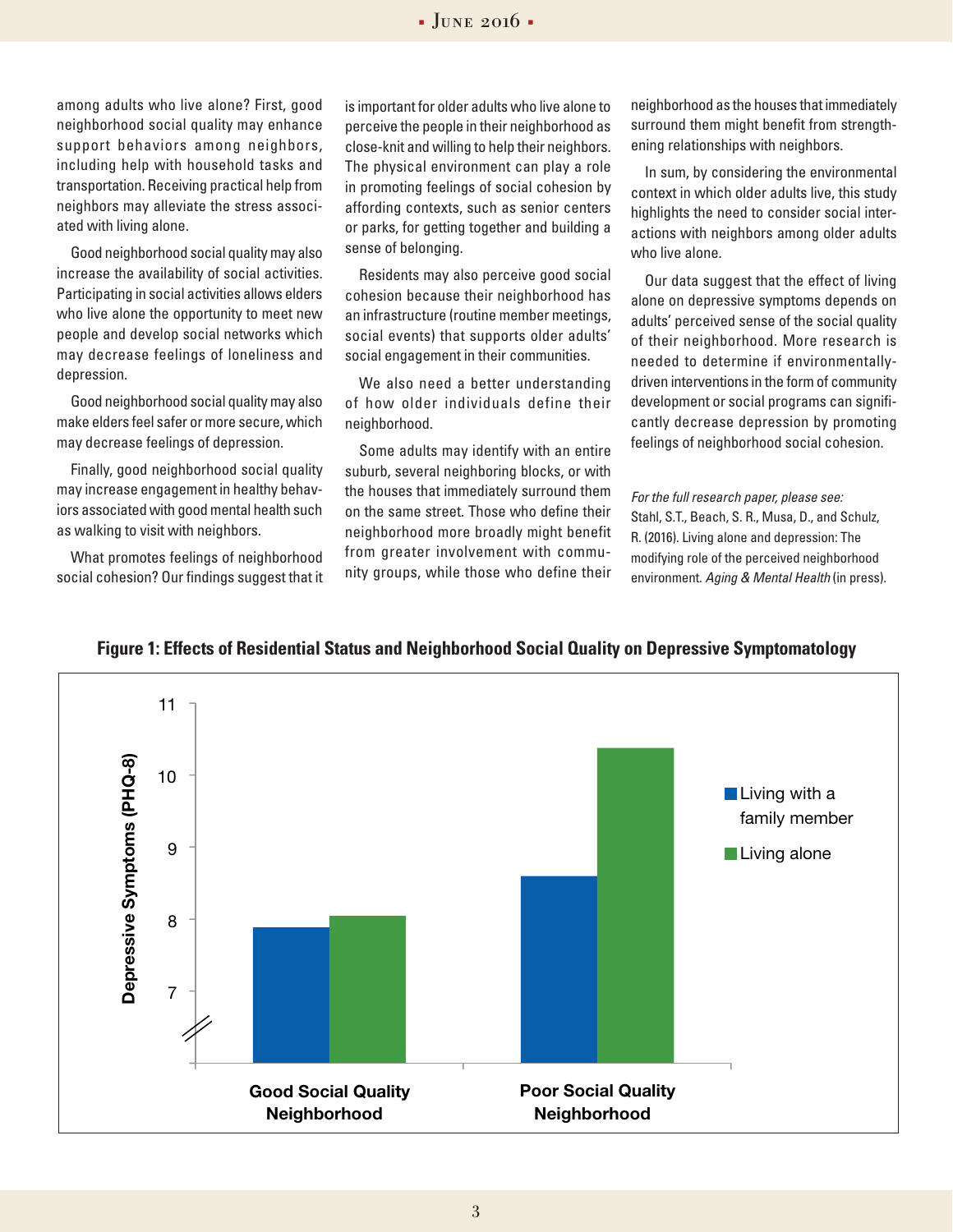#### **Pennsylvania's Local Governments and the New Digital Divide**

 *continued from page 1*

Two reports formed the base for the students' survey design: Deloitte and *MIT Sloan Management Review's* "2015 Digital Business Global Study" and Deloitte's global government study. Digital technologies comprise: social (communications), mobile (connecting), analytic (data analysis to improve services), and cloud technologies (reducing hardware costs).

Local governments in Pennsylvania include first class townships (93), second class townships (1,454), boroughs (957),and cities (56). The survey was delivered via e-mail to the contact person for each municipality, as listed on the Pennsylvania Department of Community and Economic Development web page. A total of 349 surveys were completed, for a conservative estimate of a 15.6 percent response rate. Because many contacts were listed with personal e-mail addresses or out of date domain names, we cannot confirm the exact number of surveys delivered to an appropriate municipal contact.

Our survey respondents reflected the diversity of staff size among local governments. Just under forty percent of respondents worked in a government with fewer than 10 staff members while just over a quarter of respondents worked in governments with 50 or more employees (see Table 1).

The Capstone survey focused on critical areas of digital governance and results were used to gauge the level of digital maturity of Pennsylvania municipalities.

The six main factors shaping a government's digital transformation include strategy, leadership, workforce skills, digital culture, user-focus, and engagement. The students created a digital maturity index from a set of survey questions that focused on each of the six factors, with digital maturity reflecting how far digital technologies have been employed and embraced by local governments.

The first finding revealed a sharp divide in digital governance across local governments. While the most digitally advanced municipalities were maturing in digital governance and most communities fell into a middle grouping of developing in their digital maturity, a third set of local governments were rated as being in the early stage of digital maturity (see Figure 1). Across survey respondents, municipalities formed an almost perfect bell curve across the three stages of digital maturity—early (18%) developing (67%)—maturing (15%).

Differences between local governments in the early stage of digital maturity compared to those in the maturing stage could not be starker. We might expect such differences in the use of technologies that involve financial resources and staff capacity, both often limited in many smaller boroughs and townships, but the survey results emphasized that the digital divide was much greater than funds and resources. There are critical differences in leadership, strategy, perceptions, and understanding of the use of digital technologies among local communities.

First, just having a digital strategy was nearly unanimous for maturing stage local governments, but uncommon for most other communities. Only 7 percent of early stage governments agreed that they had a strategy for using digital technologies, with developing stage governments split in half.

Lacking a digital strategy is a clear and consistent barrier to bringing digital technologies into use. A large majority of less digitally sophisticated local governments not only lacked a strategy for using digital technologies, but also didn't have a good understanding of what improvements digital technologies could bring to their local government. Nearly 90 percent of these communities did not think their local government viewed digital technologies as an opportunity. Most of these communities also did not view digital technologies as a benefit to their residents' interactions with local government.

In the most digitally mature local governments, 80 percent reported that their technology strategy was driven by residents' expectations, thereby connecting digital governance as a means to improve services and link them to residents' interests. For the least digitally mature communities, fewer than 10 percent understood a connection between having a digital strategy and resident expectations.

Leadership is critical for advancing a digital agenda. Nearly all (98%) digitally mature communities felt that their elected officials encouraged the use of digital technologies. Similar support was far less common in the less digitally advanced communities. For municipalities in the early stage of digital governance, only 11 percent reported positive encouragement from elected officials.

| <b>Government size (staff)</b> | <b>Number of respondents</b> | <b>Percent</b> |
|--------------------------------|------------------------------|----------------|
| $5$                            | 51                           | 14.6%          |
| $5-9$                          | 85                           | 24.4%          |
| $10-19$                        | 69                           | 19.8%          |
| $20 - 49$                      | 51                           | 14.6%          |
| 50-99                          | 35                           | 10.0%          |
| $100+$                         | 58                           | 16.6%          |
| Total                          | 349                          | 100.0%         |

#### **Table 1: Survey Respondents by Size of Local Government**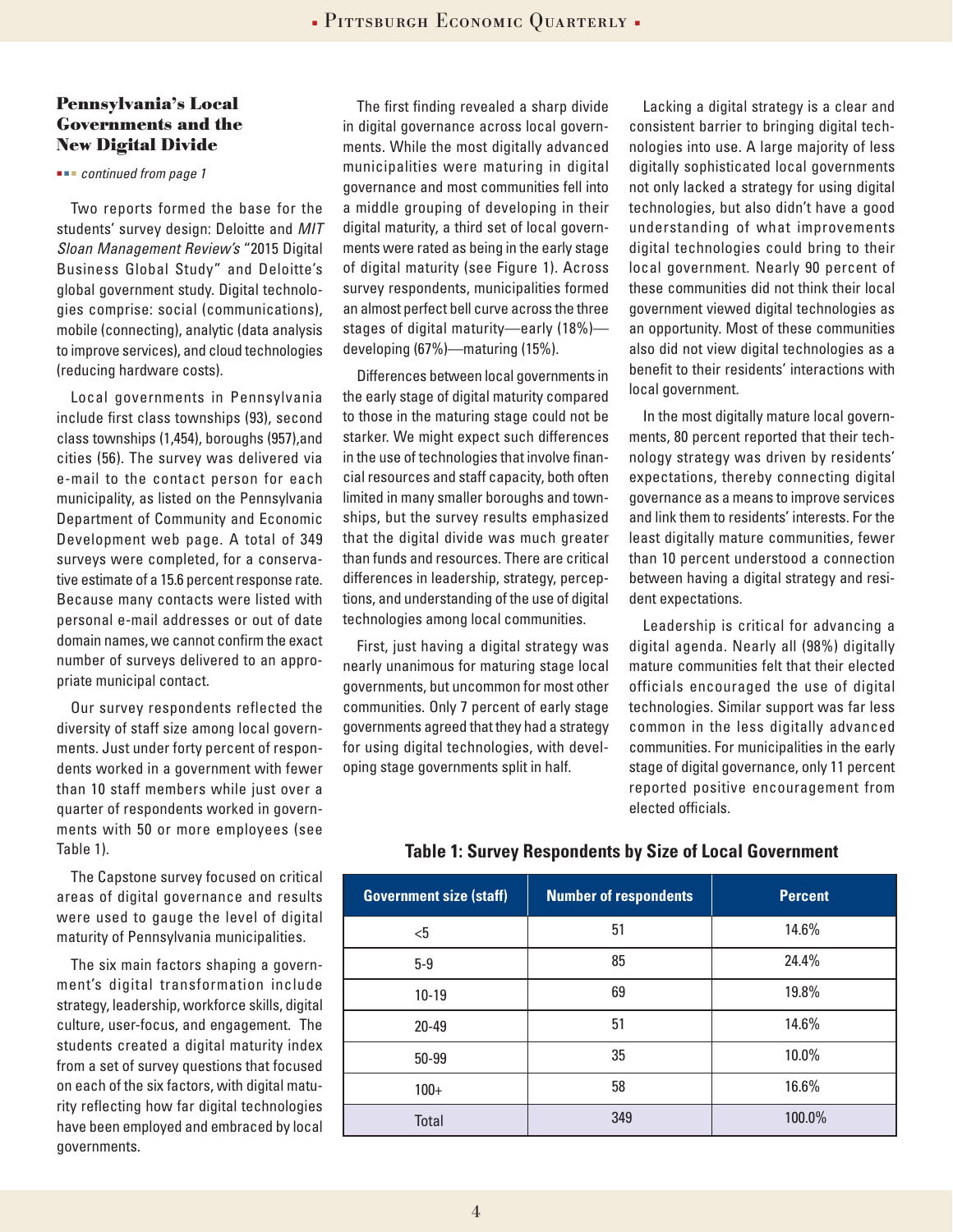The culture of using digital technologies, such as social media and mobile devices, to improve staff effectiveness and productivity also reflected the digital divide. Digitally advanced governments reported that the use of digital technologies in the office transformed the way staff worked. These local governments were also far more likely to provide resources to help staff take advantage of digital technologies in the office space.

For the least digitally engaged communities, only one quarter felt that their staff had the skills to use digital technologies

sufficiently. This group also reported that resources were not provided to help staff take advantage of digital technologies.

There were a few areas where nearly all local governments agreed or strongly agreed, regardless of their level of digital maturity.

No matter how digitally advanced a municipality, there was nearly universal agreement that the application of digital technologies can help to improve both residents' experiences and transparency of local government. All were also in agreement that the application of digital technologies

can help local government become more cost-effective.

The survey results underscored the barriers many municipalities face in attempting to forge digital governance solutions. Budget constraints and capacity issues were cited as limiting a local government's ability to take advantage of digital technologies, particularly for smaller-sized governments.

The Capstone class performed statistical analysis of the digital maturity index to reveal that the larger the government,

 *continued on page 6*



#### **Figure 1: Digital Maturity Index, by Number of Pennsylvania Local Governments**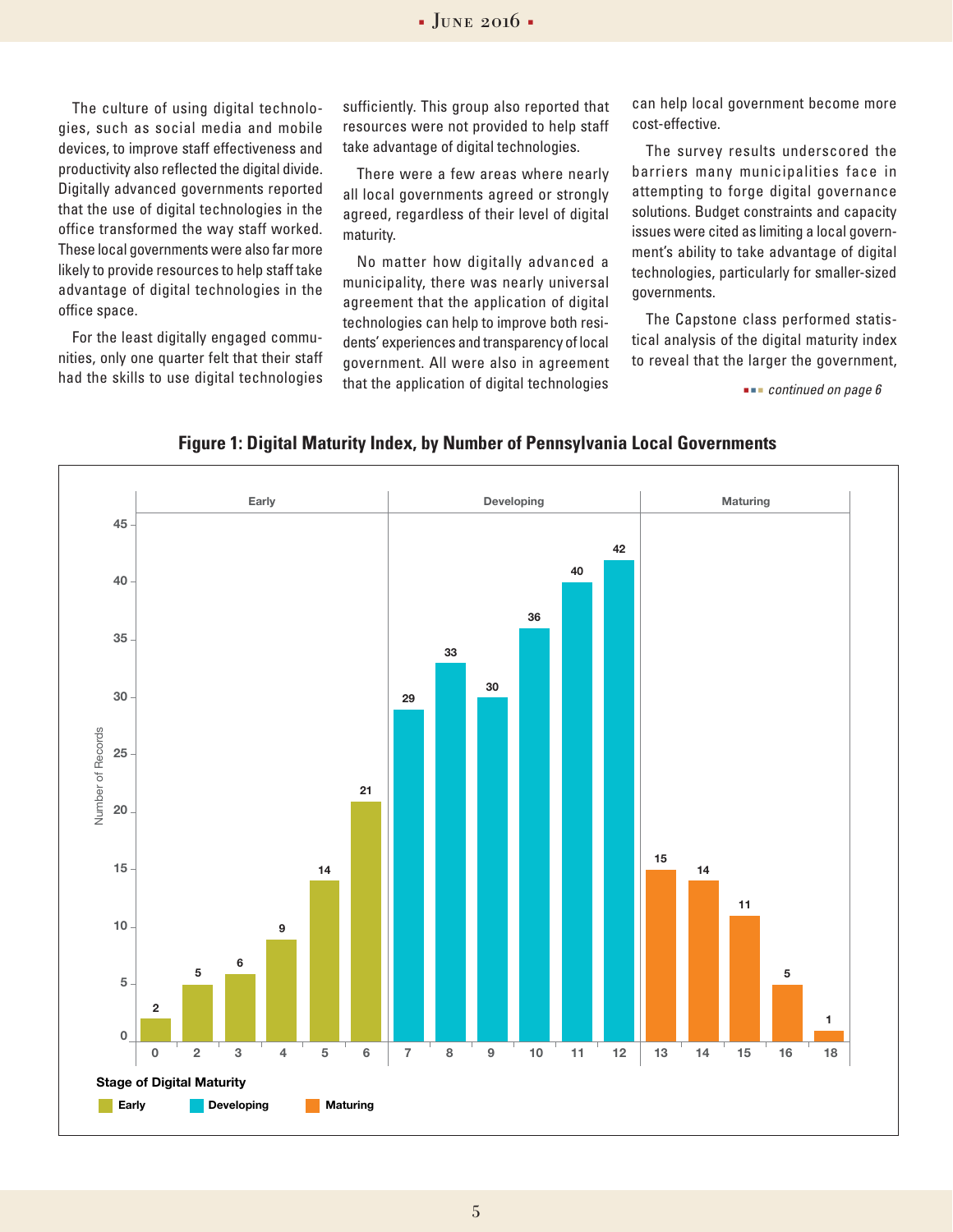#### **Pennsylvania's Local Governments and the New Digital Divide**

 *continued from page 5*

as measured by number of employees, the higher the maturity index score.

An interesting finding was simply in the domain name used for the municipal contact. Maturing stage governments were much more likely to have their own unique domain name (71.7%), while early stage digital maturing governments were more likely to use a third party provider name (84.2%).

The Capstone students developed a logit model to test their findings. They found that the domain name alone is a strong indicator of the level of digital maturity of local governments in Pennsylvania.

Students also profiled local governments that were advanced in digital governance. The lessons from these successful townships can be extended across the Commonwealth.

Many communities embrace digital governance when barriers are reduced. The Commonwealth can provide assistance, information, and strategic implementation through a number of means, including the Pennsylvania Department of Community and Economic Development, which provides a one-stop shop for government officials through Local Government Services.

The many professional associations for elected officials and municipal staff, including councils of governments, state associations of townships supervisors and boroughs, are natural partners in communications and information sharing among the key drivers of digital governance in local communities. Nonprofit organizations, such as Local Government Academy and the Pennsylvania Electronic Government Consortium, are already partnering with local officials through technical assistance and directed seminars.

Higher education institutions can also play a role. The work at the University of Pittsburgh demonstrates the important and productive links that occur when students employ their skills with local government partners in community-identified projects to move digital governance forward in smaller communities.

Residents of smaller and less-well-off communities shouldn't be on the short end of what's becoming commonplace in all other parts of their lives. It's time to eliminate the digital divide across local governments in Pennsylvania.

|                                        | <b>Early</b>                                                                                                                                                                                                                                                                                        | <b>Developing</b>                                                                                                                                            | <b>Maturing</b>                                                                                                                                    |
|----------------------------------------|-----------------------------------------------------------------------------------------------------------------------------------------------------------------------------------------------------------------------------------------------------------------------------------------------------|--------------------------------------------------------------------------------------------------------------------------------------------------------------|----------------------------------------------------------------------------------------------------------------------------------------------------|
| <b>Strategy</b>                        | Lack of Strategy-7% agree their<br>local government has a strategy to<br>use digital technologies.                                                                                                                                                                                                  | Developing-50% agree or strongly agree their<br>local government has a strategy to use digital<br>technologies.                                              | Completed-98% say their<br>government provides resources<br>to obtain digital technologies.                                                        |
| Leadership                             | Tepid interest-Only 11% say their<br>elected officials encourage use of<br>digital technologies.                                                                                                                                                                                                    | Digitally aware-68% say their elected officials<br>encourage use of digital technologies.                                                                    | Digitally sophisticated-98% say<br>their elected officials encourage<br>use of digital technologies.                                               |
| <b>Workforce</b><br><b>Development</b> | Lack of resources-12% say their<br>local government provides staff with<br>the resources to take advantage of<br>digital technology.                                                                                                                                                                | Investing-62% say their local governments<br>provide staff with the resources to take advan-<br>tage of digital technology.                                  | Sufficient -96% say their local<br>governments provide staff with<br>the resources to take advantage<br>of digital technology.                     |
| User-focus                             | Almost absent -9% say their<br>technology strategy is driven by<br>residents' expectation.                                                                                                                                                                                                          | Gaining traction-68% view their technology<br>strategy is driven by residents' expectation.                                                                  | Primary factor-98% view their<br>technology strategy is driven by<br>residents' expectation.                                                       |
| <b>Digital Culture</b>                 | No difference-5% say their local<br>government's use of digital tech-<br>nology has transformed the way their<br>staff works.                                                                                                                                                                       | Accommodating-56% say their local govern-<br>ment's use of digital technology has transformed<br>the way their staff works.                                  | Transformed-100% agree<br>or strongly agree their local<br>government's use of digital<br>technology has transformed the<br>way their staff works. |
| <b>Engagement</b>                      | Traditional-Almost half have<br>no digital communications with<br>residents. 49% only interact with<br>residents through traditional ways<br>(walk-in, phone, fax, and postal mail);<br>30% use e-mails as most digital<br>method; 16% use Web and texting; 5%<br>use social media and mobile apps. | Digitalizing-35% use social media and mobile<br>app; 45% use web and texting as most digital<br>method; 12% use e-mails. 9% only use traditional<br>methods. | Highly Digital-91% use social<br>media and mobile apps; the<br>remainder (9%) use Web and<br>texting.                                              |

### **Table 2: Characteristics of Digital Maturity Stages**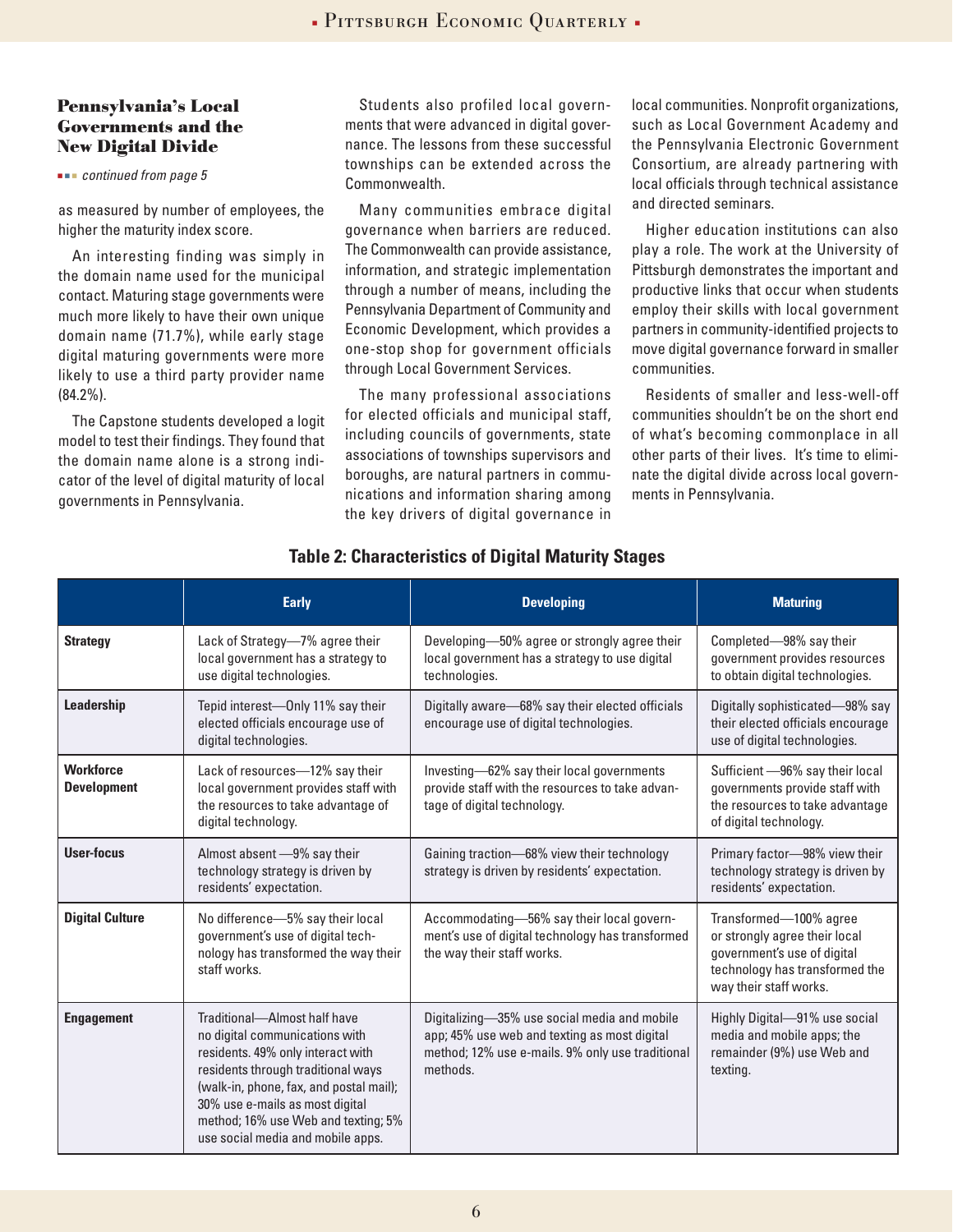# **From UCSUR Director Richard Schulz**

his year marks my 32nd with the University Center for Social and Urban Research and my 17th as Director of the Center. When I arrived on the Pitt campus in 1984, UCSUR was a small unit housed on the 16th floor of the Cathedral of Learning. My faculty appointment was in the Department of Psychiatry, but I was physically housed at UCSUR and given the title of director of gerontology. **T**

My primary responsibility was to develop the University's nascent research program on aging. Both the Center and research on aging have flourished over the past three decades. The University of Pittsburgh is now recognized as one of the major research centers on aging in the world, and the Center has become a vital resource to social and behavioral science researchers throughout the University as well



as the region. In any given year UCSUR carries out collaborative research projects with faculty from every school of the University and addresses research needs of most regional government agencies.

The Center has become the "go to" resource for data and analyses of economic, demographic, and quality of life data to inform regional public policy.

At the end of August, I will step down as director of the center and return full time to my role as aging researcher and director of gerontology at the University. Serving as director of the center has been a dream job, a clear case of being at the right place at the right time.

Throughout my tenure as director we have had the support of our faculty, the foundation community, local government agencies, and most importantly, stable and visionary University leadership at the highest levels. Much of what we achieved would not have been possible without the support and leadership of former Chancellor Mark Nordenberg, former Provost Jim Maher, and Provost Patty Beeson. I feel lucky and grateful to have been part of this era in the history of the University.

Scott Beach, associate director of the center, and director of the survey research program, will serve as the interim UCSUR director beginning in September of this year.